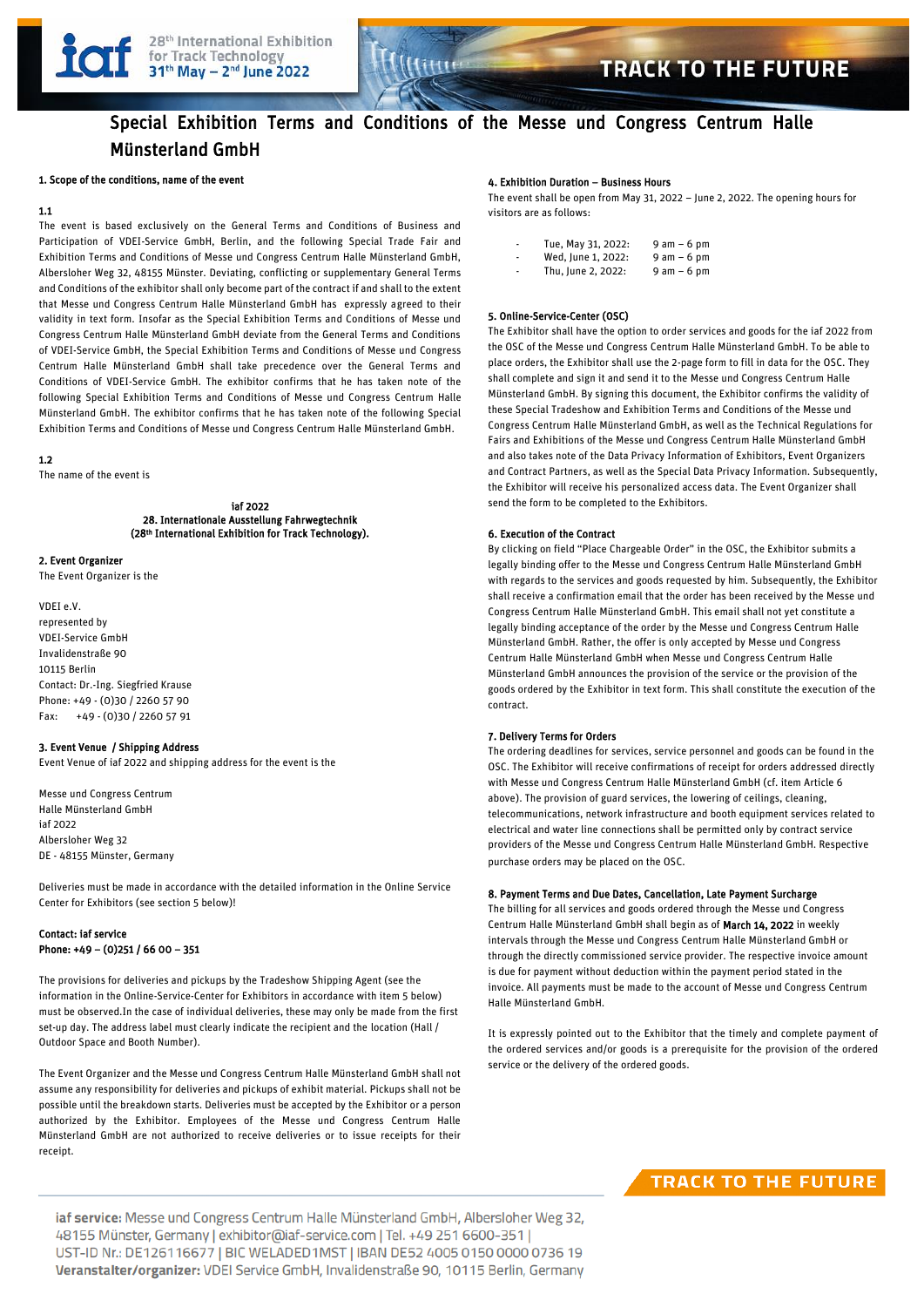

**TRACK TO THE FUTURE**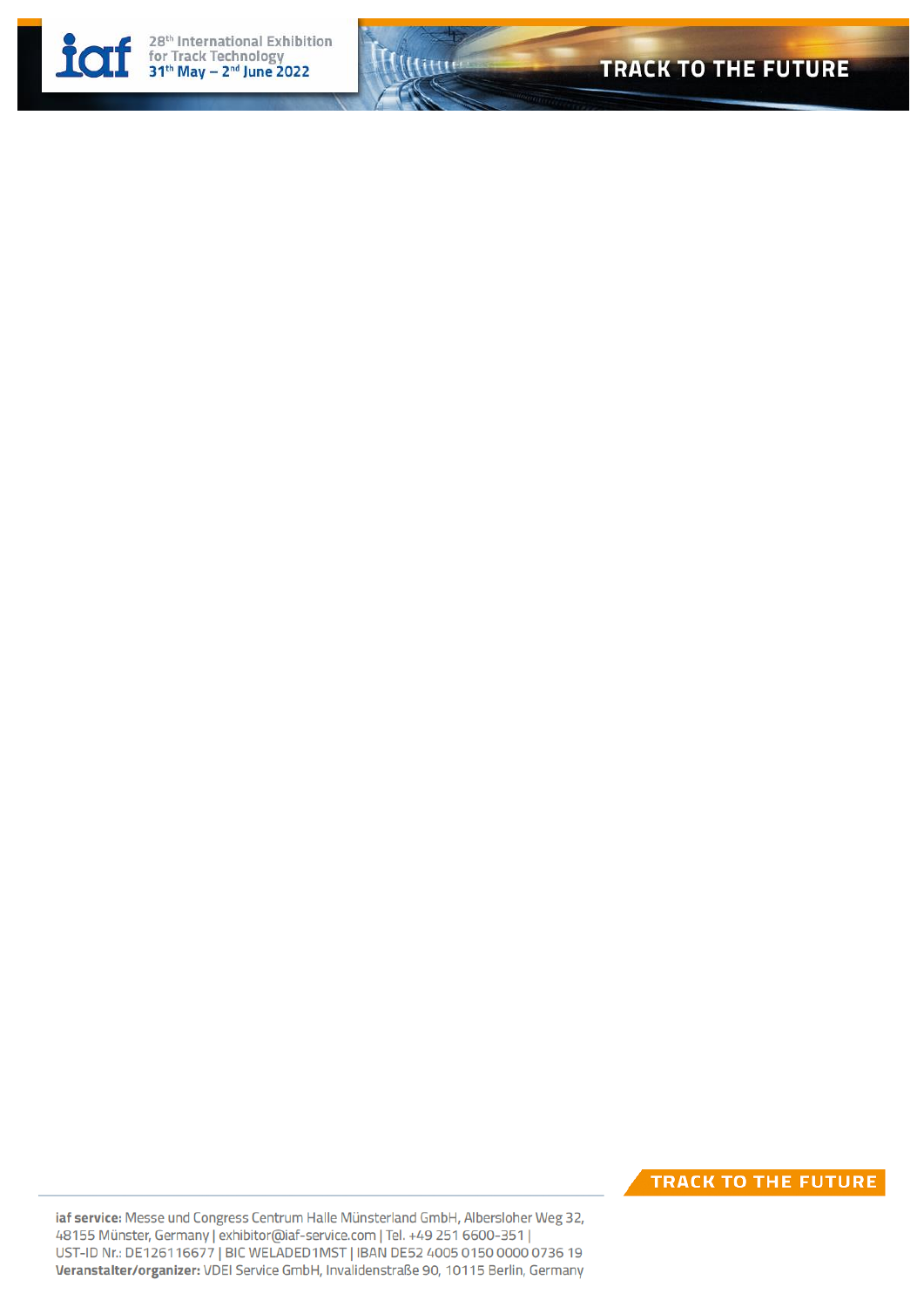The services and goods ordered may be cancelled by the exhibitor in text form vis-à-vis Messe und Congress Centrum Halle Münsterland GmbH by March 14, 2022. at the latest. If the exhibitor makes use of this option, he is obliged, in the event of cancellation before March 14, 2022, to pay for the services ordered and the goods ordered in the amount of 50% of the order total plus VAT at the statutory rate. After March 14, 2022, cancellation of the ordered services and goods is no longer possible and the Exhibitor is therefore obliged to pay for the ordered services and goods in the full amount plus VAT in the statutory amount, even if he does not use the ordered services and goods.

The Exhibitor is expressly informed that for orders of services and goods placed as of April 8, 2022, a surcharge of 50% and for orders placed as of May 24, 2022, a surcharge of 100% will be levied by Messe und Congress Centrum Halle Münsterland GmbH on the services and goods ordered, which is why the exhibitor is advised to place his orders in good time before April 8, 2022.

Orders placed on site (i.e. during set-up, during the event and during dismantling) can only be accepted by Messe und Congress Centrum Halle Münsterland GmbH within the limits of available capacity and at the prices valid at that time and must in any case be made in text form with the signature of the exhibitor or a person authorized by him accordingly. In this case, the invoice amount is to be paid by the exhibitor in cash, by credit card or EC card when the order is placed.

# 9. Delivery and Pickup of Rental Goods, Force Majeure

As the Lessor, the Messe und Congress Centrum Halle Münsterland GmbH reserves the right to make expedient changes to any dimensions, forms and colors of the rental goods provided in the Online-Service-Center. All orders that do not stipulate a specific delivery date shall be made in such a timely manner that the rented goods are available at the latest at the beginning of the event. The Exhibitor shall handle the rented goods with care and make them available for pickup at the end of the event, unless the dismantling of the rental goods by Messe und Congress Centrum Halle Münsterland GmbH is included in the service ordered by the Exhibitor. The rented objects shall be picked up as quickly as possible after the end of the event.

In the event of force majeure (cf. item 23 below), Messe und Congress Centrum Halle Münsterland GmbH reserves the right to supply the Exhibitor with substitute rental goods of equal or higher value at the same price instead of the ordered rental goods.

#### 10. Complaints

When accepting the rented goods, the Exhibitor shall inspect them for proper condition and completeness. Complaints regarding ordered rented goods as well as services must be made in text form to Messe und Congress Centrum Halle Münsterland GmbH immediately after the delivery or no later than on the first day of the tradeshow by 8 am. In the event of justified complaints, Messe und Congress Centrum Halle Münsterland GmbH is entitled to supply a replacement of equal value. If Messe und Congress Centrum Halle Münsterland GmbH is unable to supply a replacement of equal value, the Exhibitor is entitled to cancel his order.

#### 11. Insurance

It is expressly pointed out to the Exhibitor that the goods brought in by him as well as all rental goods are not insured. The Exhibitor is therefore advised to insure both the goods brought in by him and the rental goods ordered by him against the usual risks (in particular theft and damage) at his own expense for the duration of the event, including assembly and dismantling.

# 12. Booth Construction, Booth Design

The Exhibitor is reminded that the organizer attaches great importance to a proper booth design, which must fit into the overall picture of the exhibition. Provided that the technical guidelines for the setup and design of the booth are complied with, enclosed booth structures without a roof in the tradeshow halls shall not require separate permits. A simple drawing of the floorplan shall suffice. In contrast, all other types of booth structures, mobile booths, special structures and designs shall be subject to approval. Structural plans (floor plan and frontal/back view) and all other documents and records required for approval must be submitted by the exhibitor to the organizer and to Messe und Congress Centrum Halle Münsterland GmbH for approval at least six weeks before the start of the event.

The exhibition booth shall be aligned with the overall plan for the exhibition. The design of rear and frontal views from adjacent booths shall be neutral (preferably white) and shall not bear any lettering or other advertising. This shall in particular apply to two-levels booths in the vicinity of single-level booths, or if items are lowered down above the booths. Deviations from this require the consent of the immediate neighbors of the booth in text form.

The organizer expressly reserves the right to prohibit the setup of booths that do not match or are inadequately equipped.

The hanging/lowering of any items from the ceiling and the use of hanging points shall be handled exclusively by the service providers of the Messe und Congress Centrum Halle Münsterland GmbH.

# 13. Booth Setup and Breakdown

The setup and breakdown times are stipulated in the General Business and Participation Terms and Conditions of the VDEI-Service GmbH for the iaf 2022. Setup and breakdown must take place within the times specified therein and must be fully completed. The partial or complete vacation of any booth prior to the end of the Tradeshow shall be prohibited. The exhibition space shall be returned in its original condition. In the Tradeshow Halls, driving is generally prohibited. Applications for special permits must be made exclusively in text form to Messe und Congress Centrum Halle Münsterland GmbH.

## 14. Waste Disposal

The environmentally acceptable disposal of waste during the setup and breakdown as well as during the hosting of the event is governed by respective statutory provisions that apply to Exhibitors and event organizers. It has become a responsibility that has great impact on the future and for the business of all participants.

Crates, boxes, packaging material and the like shall not be stored in the exhibition booths and their vicinity. Highly combustible material waste (wood chips, wood residue, saw dust and the like) must be removed daily by the exhibitor and if there are significant accumulations, multiple times a day. Alternatively, the exhibitor may order the chargeable disposal of his waste at the OSC.

## 15. Prevention of Accidents

The Exhibitor is obliged to attach protective devices to the equipment etc. exhibited by him, which comply with the accident prevention regulations of the employers' liability insurance association. The Exhibitor shall be liable for any damages to persons or property caused by the presentation and operation of machines, apparatuses, equipment and the like, which he exhibits. Furthermore, the exhibitor undertakes to comply with the provisions of the Device Safety Act.

#### 16. Fire Prevention

Fire extinguishers, wall hydrants and signage must neither be blocked by standing nor hanging items. Emergency exits must not be blocked by exhibits or booths. Combustible materials of any kind may neither be stored nor kept on the exhibition booth. The storage of packaging materials of all kinds behind or within the booths is prohibited based on fire protection reasons.

#### 17. Competencies

Fire prevention on the exhibition premises is the responsibility of the local fire marshal. The Exhibitor is advised to contact the iaf service of the Messe und Congress Centrums Halle Münsterland GmbH if any questions related to fire prevention should arise.

All booths shall be set up in such a manner that hard to control corners are not created. Ancillary rooms must not have locked doors and shall be positioned at a hallway with a retreat/escape path across from them. Enclosed rooms shall be prohibited (i.e. rooms that can only be accessed from a different route (hallway or floor) that is structurally separated from the generally accessible exhibition premises and do not have any other exit or emergency exit).

Fire hazardous decorations and objects, such as waxed leaves, celluloid objects and the like shall not be used. All combustible materials and plastics used for decoration purposes must be flame retardant and impregnated pursuant to DIN 4102 (Fire behaviour of building materials and components).

# **TRACK TO THE FUTURE**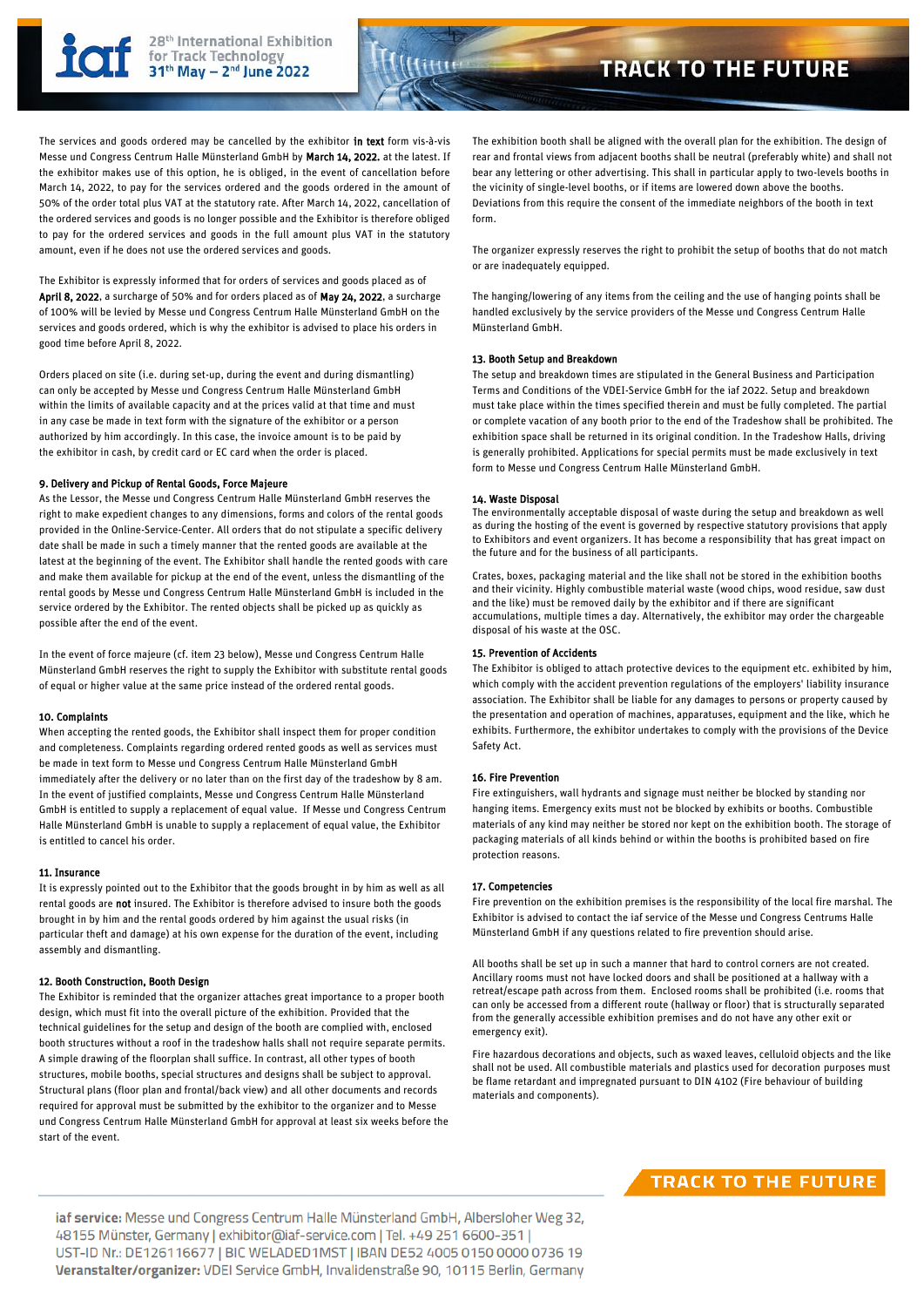The attribute "flame retardant" may be retroactively achieved for only a part of these materials that are treated with a flame retardant. The used flame retardants must be officially approved. The confirmation of flame retardance or the properly performed impregnation must be kept on hand by the exhibitor at the booths for review at all times by the Event Organizer, the Messe und Congress Centrum Halle Münsterland GmbH and/or the responsible authorities.

If there are doubts about the effectiveness of the impregnation, or if the flame retardancy was already implemented some time ago, a flammability test on a small test piece must be performed by the exhibitor at the request of the Event Organizer, the Messe und Congress Centrum Halle Münsterland GmbH and/or the responsible authorities.

Felled trees and cut plants must be used for decoration only while they are green. If while the exhibition is ongoing it should be determined that trees and plants are drying out and thus become more readily combustible, they either must be removed or rendered flame retardant as specified by the Fire Department. Trees must be free of branches at a base of around 50 cm above the floor. Mulch must be kept moist at all times (risk of ignition by tobacco products and other ignition sources!). Sidings and curtains, etc. must be arranged in such a manner that tobacco waste or matches cannot be entrapped by them.

## 18. Exhibitor-Service-Center (ESC)

Via the Exhibitor-Service-Center (ESC) of the ADITUS GmbH, Hannover, the Exhibitor has the possibility to invite visitors to the event, to personalize the exhibitor passes already booked by him in the OSC and to download already booked parking passes.

It is expressly pointed out to the exhibitor that by using the ESC a contractual relationship is established solely between him - the Exhibitor – and the Messe und Congress Centrum Halle Münsterland GmbH. In contrast, the use of the ESC does not establish any contractual relationship with ADITUS GmbH.

# 18.1 Invitation of Visitors

The invitation of visitors to the event is possible free of charge via the ESC up to and including May 27, 2022. As of May 28, 2022, an invitation can no longer be made via the ESC. The invited visitor will receive a link for final registration on behalf of the respective exhibitor. When using the e-mail address of the visitor invited by him, the exhibitor assures to be sufficiently authorized to use the e-mail address of the visitor invited by him.

#### 18.2 Delivery and Validity of Tickets

Tickets are sent electronically via email as a PDF file to the email address of the person registered for the respective ticket.

Tickets are customized and non-transferable. They are only valid for the holder whose name and first name is printed on the ticket. Hence, the entrance checkers at the event may ask for an identification (personal identification card, driver's license or passport). Every ticket is electronically scanned for validity.

The guest may show the electronic version of the ticket or a print-out. The print-out must be completed with a laser or ink printer with a resolution of at least 300 DPI on a white DIN A4 sheet of paper in legible quality printed out in color or black and white. The use of Acrobat Reader is recommended for printing.

# 18.3 Customization of Exhibitor Passes

When customizing Exhibitor passes, the Exhibitor allocates the already reserved passes to the individuals selected by him.

The person the Exhibitor pass is intended for receives a link for final registration on behalf of the respective Exhibitor. When using the e-mail address of the person selected by him, the exhibitor assures to be sufficiently authorized to use the e-mail address of the person selected by him.

#### 19. Non-disclosure of Access Data

The access data for the Online-Service-Center and the Exhibitor-Service-Center as well as the affiliated Deeplink are subject to confidentiality and must not be shared with third parties.

The exhibitor is responsible for any damage caused to the exhibitor by the unauthorized disclosure of his access data. In this respect, liability on the part of the Event Organizer and/or the Messe und Congress Centrum Halle Münsterland GmbH is excluded.

#### 20. Liability and Compensation for Damages

#### 20.1

When the exhibitor uses the OSC and/or the ESC, the Messe und Congress Centrum Halle Münsterland GmbH shall not be liable to the exhibitor for damage caused by transmission errors, technical failures, interruptions due to maintenance work or other incidents for which the Messe und Congress Centrum Halle Münsterland GmbH is not responsible.

Otherwise, the Messe und Congress Centrum Halle Münsterland GmbH shall assume liability only for acts of intent or gross neglect. It shall also assume liability in the event of negligent violation of obligations that make the proper performance of the contract even possible and the negligent violation of which places the attainment of the contractual purpose in jeopardy and into compliance with which the Exhibitor regularly trusts. However, in the latter case, the Messe und Congress Centrum Halle Münsterland GmbH shall not assume liability for unforeseeable damages that are not typical for the contract.

Furthermore, the Messe und Congress Centrum Halle Münsterland GmbH shall not assume liability in the event of minimally negligent violations of other obligations.

The above exclusions and limitations of liability shall not apply in the event of the culpable injury to live, the body or health by the Messe und Congress Centrum Halle Münsterland GmbH or its legal representatives or agents.

#### 20.2

The exhibitor is liable to Messe und Congress Centrum Halle Münsterland GmbH for any damage to the rented goods and for the loss of the rented goods. The aforementioned liability of the exhibitor shall begin with the delivery and shall end with the collection of the rental goods, but no later than 72 hours after the end of the event, unless a different pick up date has been agreed with the exhibitor or the rental goods have not been made ready for collection by the exhibitor. The same applies if the Exhibitor's booth is not occupied. The exhibitor shall reimburse the Messe und Congress Centrum Halle Münsterland GmbH for the cost of replacing or repairing rented goods that are lost or damaged. The exhibitor is obliged to notify the Messe und Congress Centrum Halle Münsterland GmbH immediately in text form of any damage to or loss of the rented goods.

#### 21. Gastronomy

Within the halls of the Messe und Congress Centrum Halle Münsterland GmbH, gastronomic services shall be provided during the event exclusively through the catering service of the Messe und Congress Centrum Halle Münsterland GmbH. The relevant information for booth catering and for the individual catering offers are available to the Exhibitor in the OSC. If the Exhibitor commissions certified thirdparty companies for the outdoor exhibition area of the Messe und Congress Centrum Halle Münsterland, the Exhibitor shall give the Messe und Congress Centrum Halle Münsterland GmbH due notice in text form and coordinate the corresponding delivery access with the latter. The Exhibitor is expressly informed that it is not permissible to drive delivery vehicles onto the open areas during the exhibition times of the event and that deliveries can only be made via the parking areas of the Messe und Congress Centrum Halle Münsterland.

# 22. Hygiene Law Provisions and Marking Obligations

Due to the current pandemic, the event organizer of the iaf 2022 may have to compile a hygiene concept. Thereby, the protective and hygienic measures to be observed by the exhibitor and visitors to his stand are anticipated to be based on the Corona Protection Ordinance published and in effect at the time or on recommendations for the performance of events by the State of NRW or the City of Münster. Separate information on the key conditions shall be communicated to the Exhibitor.

# **TRACK TO THE FUTURE**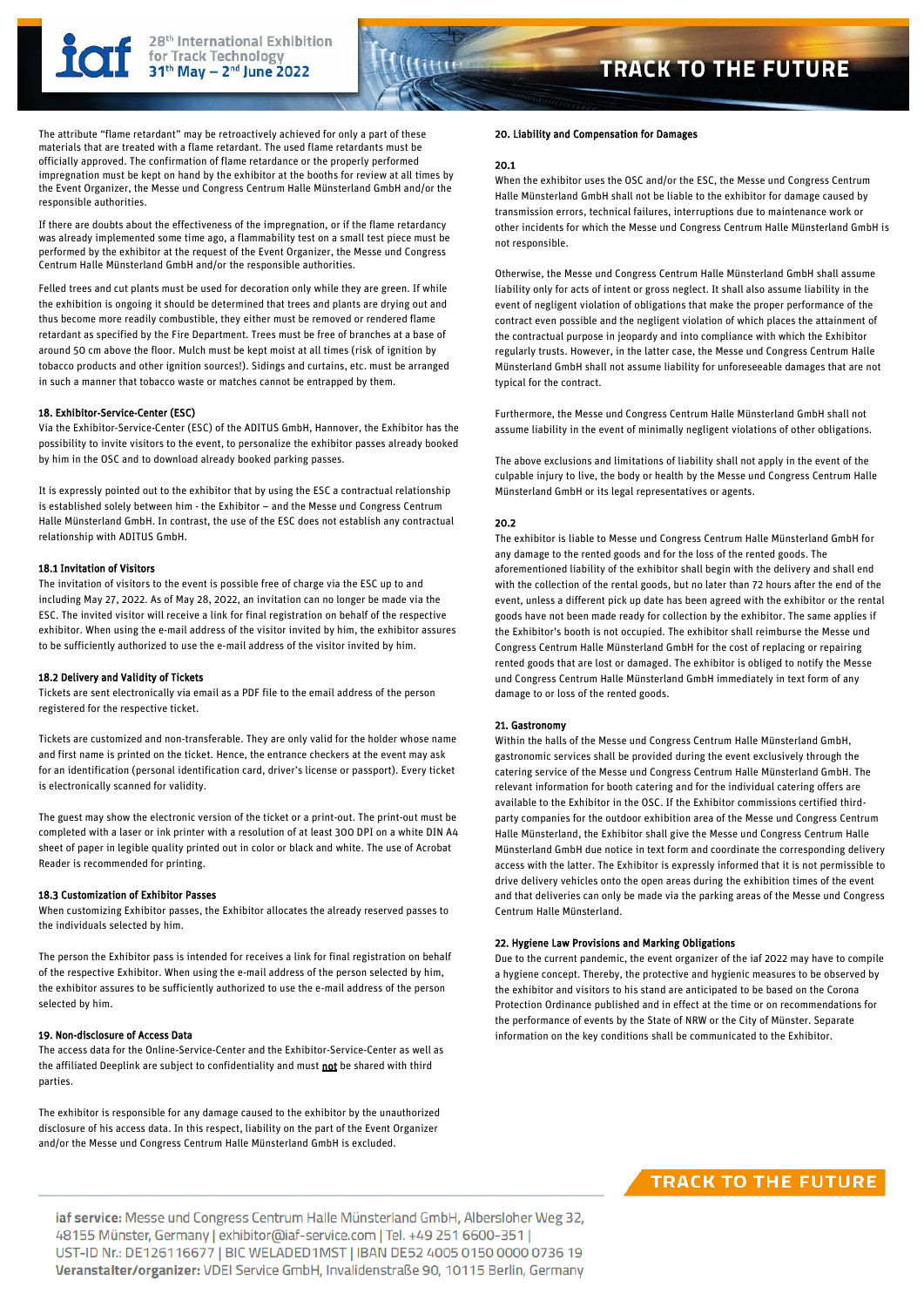

# 23. Force Majeure

Force majeure is a non-operational event caused externally by elementary forces of nature or by the actions of third parties, which is unforeseeable according to human insight and experience, cannot be prevented or rendered harmless by economically acceptable means even by the utmost care reasonably to be expected in the circumstances, and cannot be accepted because of its frequency.

If the iaf 2022 cannot be held on the agreed date due to force majeure, each contracting party (i.e. both the Exhibitor and the Messe und Congress Centrum Halle Münsterland GmbH) is entitled to terminate the contractual relationship without notice.

In the event of termination, the Exhibitor is obliged to reimburse the Messe und Congress Centrums Halle Münsterland GmbH for the costs and expenses already incurred up to the time of termination. This also and in particular includes the costs of external services already commissioned and the costs of preparing the services and goods commissioned by the exhibitor.

# 24. Compliance with Legal Requirements

The Exhibitor is solely responsible for proper compliance with and fulfillment of all legal and regulatory requirements and provisions relevant to him. This also and in particular applies with regard to the regulations of trade law, the Act to Combat Unfair Competition and the Shop Closing Act. The Exhibitor is likewise responsible for the associated information obligations.

## 25. Changes and Additions

For reasons of evidence, amendments and/or supplements to these Special Tradeshow and Exhibition Terms and Conditions require mutual confirmation in text form, unless the requirement of text form, written form or a higher form requirement already exists by operation of law.

# 26. Final Provisions

Should one or more provisions of these Special Tradeshow and Exhibition Terms and Conditions be or become invalid or unenforceable in whole or in part, this shall not affect the validity or enforceability of the Special Tradeshow and Exhibition Terms and Conditions as such or of their remaining provisions. The invalid or unenforceable provision shall rather be replaced by such valid and enforceable provision which comes closest to the purpose of the omitted provision in economic terms.

## 27. Place of Jurisdiction, applicable law

If the Exhibitor is a merchant, a legal entity under public law or a special fund under public law, the place of performance and jurisdiction for all claims arising from or in connection with the contractual relationship between him and the Messe und Congress Centrum Halle Münsterland GmbH is Münster (Westphalia, Germany). The law of the Federal Republic of Germany shall apply exclusively, with the exception of the provisions of the UN Convention on Contracts for the International Sale of Goods. In the event of translation of these Special Exhibition Terms and Conditions into other languages, the German text alone shall be authoritative and binding.

\_\_\_\_\_\_\_\_\_\_\_\_\_\_\_\_\_\_\_\_\_\_\_\_\_\_\_\_\_\_\_\_\_\_\_\_\_\_\_\_\_\_\_\_\_\_\_\_\_\_\_\_\_\_\_\_\_\_\_\_\_\_\_\_\_\_\_\_\_\_\_\_\_\_\_\_\_\_\_\_\_\_\_\_\_\_\_\_ December 2021, Messe und Congress Centrum Halle Münsterland GmbH

**TRACK TO THE FUTURE**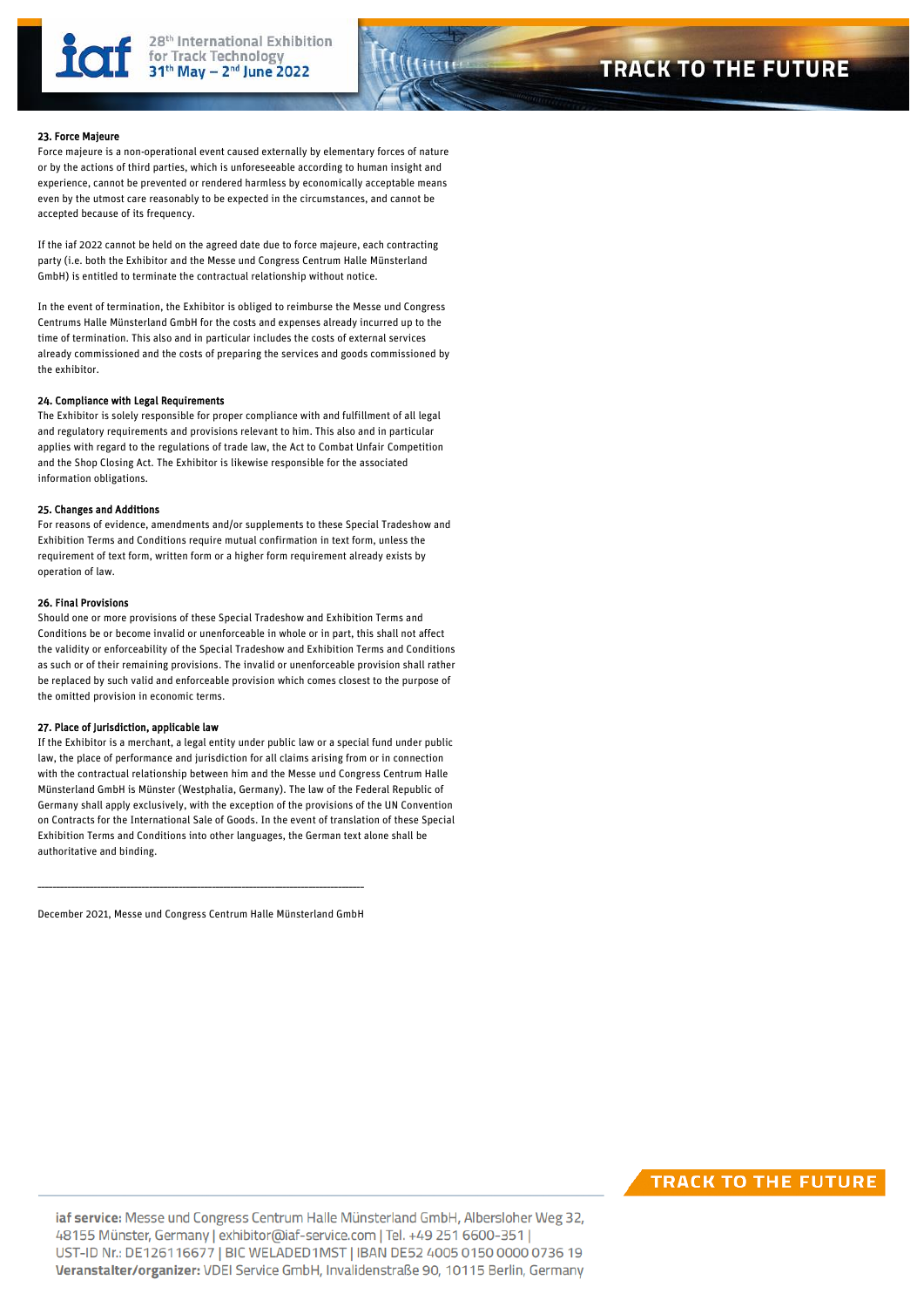# Technical Regulations for Fairs and Exhibitions Messe und Congress Centrum Halle Münsterland GmbH

# 1. Scope of application:

Messe und Congress Centrum Halle Münsterland GmbH has issued these safety regulations for trade fairs, markets and exhibitions, with the aim of enabling all participants to successfully and safely conduct the events. The technical regulations are based on legal and regulatory requirements and are binding minimum standards for all exhibitors. Compliance with the regulations is checked by the staff of Messe und Congress Centrum Halle Münsterland, the organizer and third parties.

The commissioning of an exhibition stand can be completely or partially prohibited in the interest of all event participants, if detected safety deficiencies have not been eliminated by the beginning of the event.

2. Assembly and disassembly work: All assembly and disassembly work may only be carried out within the scope of the applicable occupational safety, trade and assembly regulations. The exhibitor and the service companies commissioned by it are responsible complying with the regulations. The exhibitor and the service companies commissioned by it must ensure that there is no mutual risk to other exhibitors and their service companies during their assembly and disassembly work. If necessary, they must designate someone to coordinate the work. In case of violations of the legal provisions, the organizer, Messe und Congress Centrum Halle Münsterland and the competent authorities may order the cessation of work.

3. Fire brigade access zones: The necessary access routes and manoeuvring areas for the fire brigade marked with no stopping signs must always be kept free. Vehicles and objects parked or set down on the escape routes and the security areas will be removed at the expense and risk of the owner.

4. Safety equipment: Fire alarms, water poles, fire hydrants, fire extinguishers and pipes, smoke flaps, trigger points of smoke extraction devices, smoke detectors, telephones, telephone exchanges, supply and exhaust air openings of the heating and ventilation system, their signs and green emergency exit signs must be accessible and visible at all times; they must not be blocked, covered or otherwise obscured.

5. Exits and hallways are escape routes and must always be kept free. The doors belonging to escape routes must be able to be opened from inside to their full width. Escape routes, exit doors, emergency exits, and their signs may not be obstructed, covered or otherwise obscured. Corridors must never be restricted by objects that have been set down or that protrude into the corridor. All corridors serve as escape routes in the event of danger.

6. Driving inside the premises: Driving inside the premises with a car, truck or gas-powered forklift truck is generally forbidden. Permits are granted only in individual cases by Messe und Congress Centrum Halle Münsterland.

7. Stand area: The stand area indicated in the stand confirmation will be marked by the organizer upon the exhibitor's request. The stands must be set up on this area. The exhibitor must assume minor deviations in stand dimensions. Among other things, these can result from the different wall thicknesses of the partitions. Columns, wall projections, partitions, distribution boxes, fire-extinguishing equipment and other technical equipment are components of the allocated stand areas. Therefore, for position, location, dimensions and potential installations on the leased area, only the on-site measurements apply. No claims may be asserted against the organizer and Messe und Congress Centrum Halle Münsterland as a result of deviations from the stand confirmation.

8. Stability: Exhibition stands including equipment and exhibits as well as advertising media must be constructed in such a stable manner that life and health as well as safety and public order are not endangered. The exhibitor is responsible for the static safety of the stand und must prove this if required to do so. With regard to the requirements for stability, see moreover the state building regulations and the North Rhine-Westphalian Assembly Venue Ordinance (nordrhein- westfälische Versammlungsstättenverordnung) in the respectively valid version.

9. Exhibition stands subject to approval and special structures: All multi-storey exhibition stands, mobile stands and special structures and constructions must be presented to the organizer for approval. A stability certificate must be provided for exhibition stands higher than 4m. As a rule, a test book or verified statics for the structure must be submitted.

10. Vehicles and containers may only be exhibited in the meeting rooms after

approval by Messe und Congress Centrum Halle Münsterland. The battery must be disconnected, as far as this is possibly by technology or design. The fuel tank must be emptied and sealed as much as possible. Tanks, some of which are still filled with fuel, must be filled with nitrogen. This can only be done by an appropriate specialist and must be announced in advance of the event. Depending on the event and location, additional safety measures such as inertisation of the fuel tanks and/or posting security guards may be required. For vehicles with alternative drive technology, e.g. electric or hybrid drive, the drive batteries must be separated from the motor by safety clamp switch (main switch). For gas-driven vehicles, the pressure vessel must be emptied.

11. Stand construction materials: Highly flammable, burning dripping, or toxic gases may not be used for stand construction. For supporting structural parts, special requirements may be made in individual cases for safety reasons. DIN 4102 (fire behaviour of building materials, components) or EN 13501-1 must be observed and adhered to.

12. Carpets: If the lessee lays carpets or other decoration material directly on the hall floor, it must be done in such a way that there is no risk of slipping, tripping or falling for persons. Carpets and other floor coverings must be laid with due regard to safety and may not protrude beyond the stand area. Adhesive marks, carpet fixings and the like may only be made with special carpet tape that can be removed without leaving any residue. Selfadhesive carpet tiles are not permitted. All materials used must be removed without leaving any residue. The same applies to substances such as oils, fats, paint and the like. The hall floors may not be painted.

13. Floor and parquet protection: Anchors and fixings in the floor are not permitted. Placing damp or soaking objects on parquet floors is prohibited. Moisture should be removed immediately. Refrigerators must be installed on a water-resistant surface.

14. Glass and acrylic glass: Only laminated safety glass may be used. The edges of glass panes must be constructed or protected in such a way that the risk of injury is excluded. Allglass components must be marked at eye level. For glass constructions, the requirements according to "Technical rules for the use of fall-arresting glazing (Technische Regeln für die Verwendung von absturzsichernden Verglasungen - TRAV)" must be observed.

15. Exits from extended stands: Stands with a floor area of over 100m<sup>2</sup> or with a complex design must have a minimum of two separate exits/escape routes/emergency exits situated opposite one another. The distance from any stand on an exhibition area to an aisle must not exceed 20m.

16. Landings/platform protectors: Generally accessible areas that directly adjoin areas that are set more than 0.20m lower must be equipped with railings.

17. Nails, hooks, holes, and transportation of loads: Driving of bolts and anchors as well as drilling or knocking of holes in hall floors, walls, and ceilings is not permitted. Heavy loads, lifting equipment and crates may be transported within the premises only via rolling carts or lifting carts equipped with rubber tires. Skid marks due to rubber abrasion should be avoided.

18. Suspensions/interference with the building structure: Technical facilities and parts of halls must not be impacted by structures or exhibits. Hall pillars/hall supports may be converted within the stand area within the permitted height if they are not damaged. Objects may only be suspended from the hall ceiling at the fittings intended for this purpose and may only be suspended by specialist companies approved by Messe und Congress Centrum Halle Münsterland.

19. Electrical installations/water connection: Connections to the existing supply network may only be made by the specialist companies approved by Messe und Congress Centrum Halle Münsterland who are familiar with the venue. It is also advisable to commission the specialist companies approved by Messe und Congress Centrum Halle Münsterland to perform the corresponding work within the stand. All electrical equipment at the exhibition stand must be operated according to the latest safety regulations of the Association of German Electrical Engineers (Verbandes Deutscher Elektrotechniker - VDE). Particular attention should be paid to VDE 0100, 0128 and ICE 60364-7-711. The electrical equipment used in the standby exhibitors must comply with the applicable standards. For water connections, separate conditions apply, which can be accessed via the corresponding form in the service catalogue. When commissioning third parties to connect the exhibitor's own equipment, from the point of transfer, the exhibitor is responsible for the compliance with the hygiene and drinking water regulation of the water connection in the stand area.

# **TRACK TO THE FUTURE**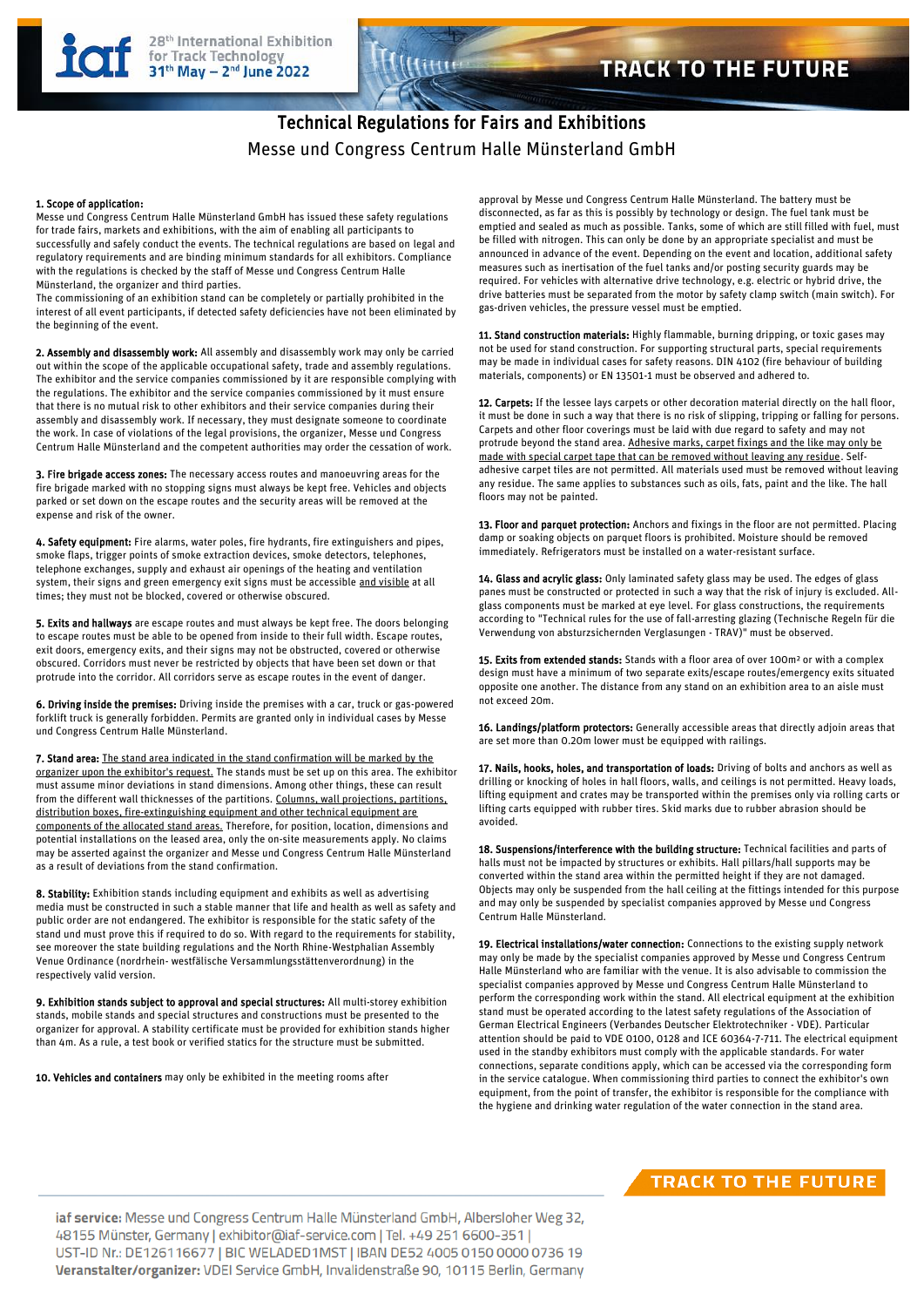20. Decoration materials: Decoration materials must comply with DIN 4102 min. B1 or min. Class C according to EN 13501-1, i.e. they must be flame retardant. The attribute "flame retardant" may be achieved subsequently through the use of a flame retardant, but this applies to part of these materials only. The flame retardants used must be officially approved. A certificate confirming that the material is flame retardant or that impregnation has been carried out in accordance with the regulations must be available for inspection at the stand at all times.

21. Use of balloons and flying objects: Use of balloons filled with safety gas and of other flying objects within the halls out in the outdoor area must be approved by Messe und Congress Centrum Halle Münsterland.

22. Trees and plants: Natural plant decorations may only remain in the rooms as long as they are fresh. Bamboo, reed, hay, straw, bark mulch, turf or other similar materials do not meet the aforementioned requirements. The inclusion of conifers is generally not permitted because of the associated increased fire hazards (resin). The fire brigade decides on exceptions.

23. Waste, recyclable and residual containers: No recyclable or residual containers made of flammable materials may be placed in the stand area. Containers for recyclable and residual materials must be emptied regularly, and at least every evening after the close of the fair. In the event that large quantities of combustible waste are generated, it must be safely disposed of several times a day.

24. Empty reusable containers, packaging: Storage of empty reusable containers, packaging, and packing materials of any kind whatsoever within the stand and outside of the stand is prohibited. Empty reusable containers, packaging, and packing materials must be removed without delay.

25. No smoking: Smoking is prohibited in all halls, rooms and stands. The smoking ban must be observed and enforced by each exhibitor at their stand.

26. Fire extinguishers: We recommend having suitable and tested fire extinguishers ready at the stand.

27. Pyrotechnics: Pyrotechnic demonstrations must be approved by the authorities and notified to the organizer and Messe und Congress Centrum Halle Münsterland.

28. Laser systems: The operation of certain laser systems must comply with the occupational association regulations and must be notified to the responsible authority. When notifying, make sure to enclose the written appointment of a laser protection officer with responsibility for operating the laser equipment. In addition, the intended use must be reported to the organizer.

29. Fog machines: For the use of fog machines, the approval of Messe und Congress Centrum Halle Münsterland is required to avoid falsely triggering the fire alarm system.

30. Hotplates, spotlights, transformers: For extra protection, all heat-producing and heatgenerating appliances must be mounted on a non-flammable, heat-resistant, asbestos-free base. Appliances should be placed at a suitable distance from flammable materials, based on the amount of heat generated. Lighting fixtures must not be attached to decorations or the like. Please do not forget to switch off electrical cooking devices and other items of equipment that give rise to dangers if operated without supervision at the end of the daily opening hours.

31. Advertising materials/advertising: Independent advertising actions outside of an exhibitor's own stand (e.g., distribution of brochures, posting of advertising signs) is not permitted.

32. Acoustic and visual performances: Operation of acoustic systems, as well as audio-visual presentations of any kind, by exhibitors requires the approval of the organizer and Messe und Congress Centrum Halle Münsterland and must be submitted in writing. The noise level should not exceed 60 dBA for musical performances. In the event of repeated failure to follow these rules, the power supply may be interrupted to the exhibitor's stand without regard to any consequences relating to the power outage. No claim by the exhibitor for direct or indirect damages caused by the interruption of the power shall be permitted. The burden of proof for compliance lies with the exhibitor.

33. Musical reproductions (GEMA): For the reproduction of music of all kinds, exhibitors must adhere to relevant legal provisions (Copyright Act) and obtain permission of the Society for Musical Performing and Mechanical Reproduction Rights (Gesellschaft für musikalische Aufführungs- und mechanische Vervielfältigungsrechte - GEMA) where required. Undeclared music may result damage claims by GEMA.

34. Explosive substances/munitions: Explosive substances are subject to the Explosives Act (Sprengstoffgesetz) in the respective current version and may not be used or exhibited at trade fairs or exhibitions.

35. Spray guns, nitrocellulose lacquer: The use of spray guns and nitrocellulose lacquer is prohibited.

36. Flammable liquids and gases may not be used or stored in the stands. The use of gas burners of any kind is prohibited.

37. Alcohol and mineral oils (petrol, kerosene, etc.) must not be used for cooking, heating or operating purposes.

38. Abrasive cutting work and all work with an open flame: Welding, cutting, soldering, grinding, separation and other open-flame or sparking work is prohibited. In exceptional cases, upon written application and description of the work, Messe und Congress Centrum Halle Münsterland may issue a permit for open-flame works with special safety requirements (permit for flammable work).

39. CE certification of products: Products that do not have a CE Certificate of Conformity and do not meet the requirements of the Law on the Provision of Products on the Market (Produktsicherheitsgesetz - ProdSG) may only be exhibited if a visible sign clearly indicates that they do not meet these conditions and can only be acquired within the European Union if the corresponding conformity has been established. During demonstrations, necessary precautions (barriers) must be taken to ensure the safety of persons (see Section 3 para. 5 Product Safety Act).

40. Modification of non-standard stand constructions/special structures: Structures, equipment, props and decorations (materials) brought into the hall that are not approved, or that do not comply with these technical safety regulations or the VStättVO NRW may not be installed in the venue and may need to be removed or modified at the exhibitor's expense. This also applies in the case of substitute performance by the organizer. The partial or complete closure of a stand may also be ordered should important grounds, especially serious safety deficits, exist.

41. Disassembly of the exhibition stand: After disassembly, the original state of the exhibition space must be restored. The exhibitor shall be liable for damage to the ceilings, walls, floor and installation equipment. Adhesive strips must be removed without leaving any residue. Damage to the hall, its equipment and outdoor facilities by exhibitors or their agents must be reported to Messe und Congress Centrum Halle Münsterland in any event.

42. Waste disposal/separation: As far as the exhibitor does not commission the organizer or Messe und Congress Centrum Halle Münsterland with waste disposal, the exhibitor must perform this at its own expense and risk. Packaging materials and waste must not be stored in the hall during the event.

\_\_\_\_\_\_\_\_\_\_\_\_\_\_\_\_\_\_\_\_\_\_\_\_\_\_\_\_\_\_\_\_\_\_\_\_\_\_\_\_\_\_\_\_\_\_\_\_\_\_\_\_\_\_\_\_\_\_\_\_\_\_\_\_\_\_\_\_\_\_\_\_\_\_\_\_\_\_\_\_ July 2019, Messe und Congress Centrum Halle Münsterland GmbH

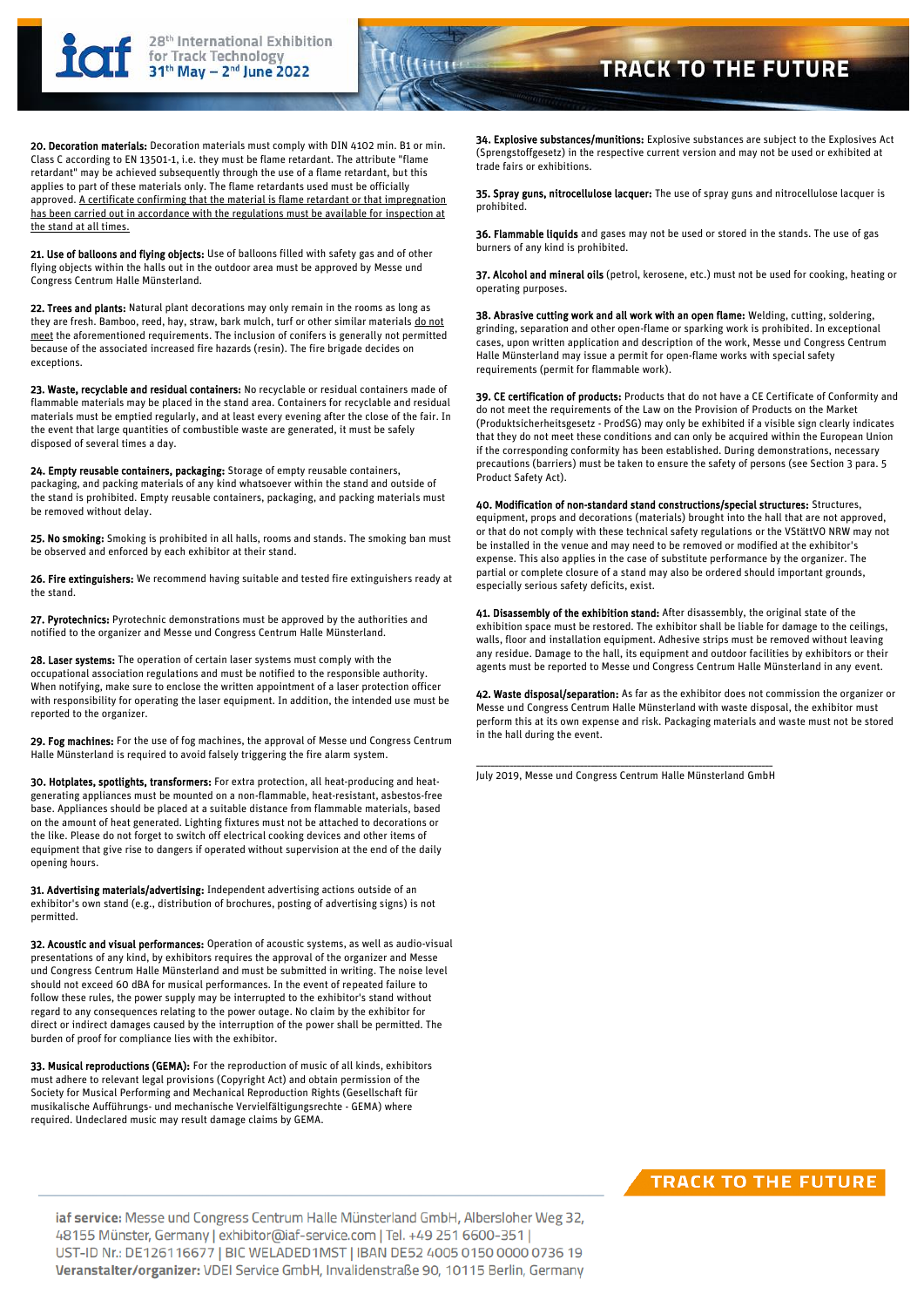

# **TRACK TO THE FUTURE**

# Data Privacy Information for Exhibitors, Event Organizers and Contract Partners

Information concering data privacy pursuant to Art. 13 and 14 of the General Data Protection Regulation (GDPR)

# 1. Data Controller and Data Protection Officer

The Data Controller processing personal data is:

Messe und Congress Centrum Halle Münsterland GmbH Albersloher Weg 32 48155 Münster, Germany Tel.: 49 (0) 251/6600-0 Email: info@mcc-halle-muensterland.de

You can reach our Data Protection Officer under the contact information provided below: Uwe Drath c/o Messe und Congress Centrum Halle Münsterland GmbH Albersloher Weg 32 48155 Münster, Germany Email: datenschutz@mcc-halle-muensterland.de

## 2. Type of Personal Data

We shall process your personal data exclusively within the guidelines of the statutory provisions. This includes the following categories of personal data: master data (e.g. first and last name, address), contract data (e.g. customer number, consumption data, order data), credit rating data, customer history and banking information.

#### 3. Purpose and Legal Foundation for the Processing of Personal Data

# 3.1 Data Processing for Contract Negotiation and Performance Purposes (Art. 6 Sect. 1 lit. b GDPR)

Data are processed in response to your inquiry and is essential for the negotiation, performance and billing of your contract, for instance for leases of premises, the hosting of an event, exhibit, the performance of deliveries, the billing for services, correspondence.

#### 3.2 Data Processing Based on Your Consent (Art. 6 Sect. 1 lit. a GDPR)

If we have obtained your consent for the processing of personal data for specific purposes (e.g. mailing of newsletters, customer magazine), the processing of such data is in compliance with applicable laws based on this content. Any consent given may be revoked at any time. This shall also apply to the revocation of declaration of consent you have given us prior to the effective date of the GDPR of May 25, 2018. The revocation of consent impacts future transactions and shall be without prejudice to the legality of the processing of data until the time of revocation.

# 3.3 Data Processing on Grounds of Legitimate Interests (Art. 6 Sect. 1 lit. f GDPR)

We are processing your data in a permissible manner to protect our legitimate interests. This also comprises the use of your personal data for:

- The assertion of legal entitlements and the defense in the event of litigation.
- The safeguarding and exercising of building owner rights through the implementation of respective precautions, including video surveillance for the protection of our customers and employees as well as the safeguarding of evidence in the event of crimes and for prevention of the former.
- Measures aiming at the improvement and development of services and products to enable us to offer you customized services in the form tailored offers and products.
- The consultation and sharing of data with credit rating agencies (e.g. Schufa, Creditreform) for the determination of credit and payment history risks, in particular if the provisions of § 31 BDSG-Neu (New German Federal Data Privacy Act) apply.
- Self-advertising through the postal service if you do not object to such mailings.

# 3.4 Data Processing Based on Statutory Provisions (Art. 6 Sect. 1 lit. c GDPR) or in the Interest of the Public (Art. 6 Sect. 1 lit. e GDPR)

As a company we are subject to a large number of statutory obligations. Primarily, these are statutory mandates (e.g. tax laws, the German Trade Act, the German Civil Code [BGB]), which require the processing of your data to meet legislative mandates.

Furthermore, disclosure of personal data may be required in conjunction with government agency / court measures aiming at collecting evidence, prosecuting crimes or asserting civil law based entitlements.

# 4. (Categories) of Recipients / Sharing of Personal Data / Non-EU Countries

Within our Company, anyone who needs your data for the purpose of meeting the abovementioned purposes will have access to your data.

Service providers and agents we commission may also receive data for these purposes if they warrant that suitable technical and organization precautions are carried out in such a manner that the processing will occur in compliance with the GDPR and guarantee the protection of the rights of Data Subjects.

Under these conditions, the following may, for instance, be recipients of personal data: external data processing centers, support/maintenance services for EDP/IT applications, utilities, financial institutions, printing services, data destruction services, logistics providers and government agencies.

## 5. Duration of the Archiving or Deletion of Personal Data

We shall archive your personal data for the abovementioned purposes (see also 3. Purpose and Legal Foundation for the Processing of Personal Data). Initially your data shall be processed as of the time it is collected, if you or a third party share the data with us.

We shall delete your personal data as soon as the contractual relationship with you has ended, all joint entitlements have been met and no further statutory retention obligations or statutory legitimization grounds for archiving exist. The retention periods arise, among other things from the German Trade Act (HGB) and the Tax Act (AO). This means that we shall delete your personal data at the latest upon expiration of the statutory retention periods, which are usually ten years after the termination of the contract.

Within the scope of contacts, contact data and communication data are stored and used to the extent that this is necessary for the respective purpose of communication or to the extent that it reasonably serves this purpose.

When you register with us to subscribe to a newsletter or to participate in sweepstakes, your data shall be stored and used until you unsubscribe from the newsletter or we terminate the newsletter. Your consent and the information pertaining to the use to date shall be continued to be archived until the statute of limitations of any cease and desist entitlements at your end has expired. However, we shall not use the data for the continued mailing of newsletters. Details on the processing of data are governed by the respective sweepstakes rules.

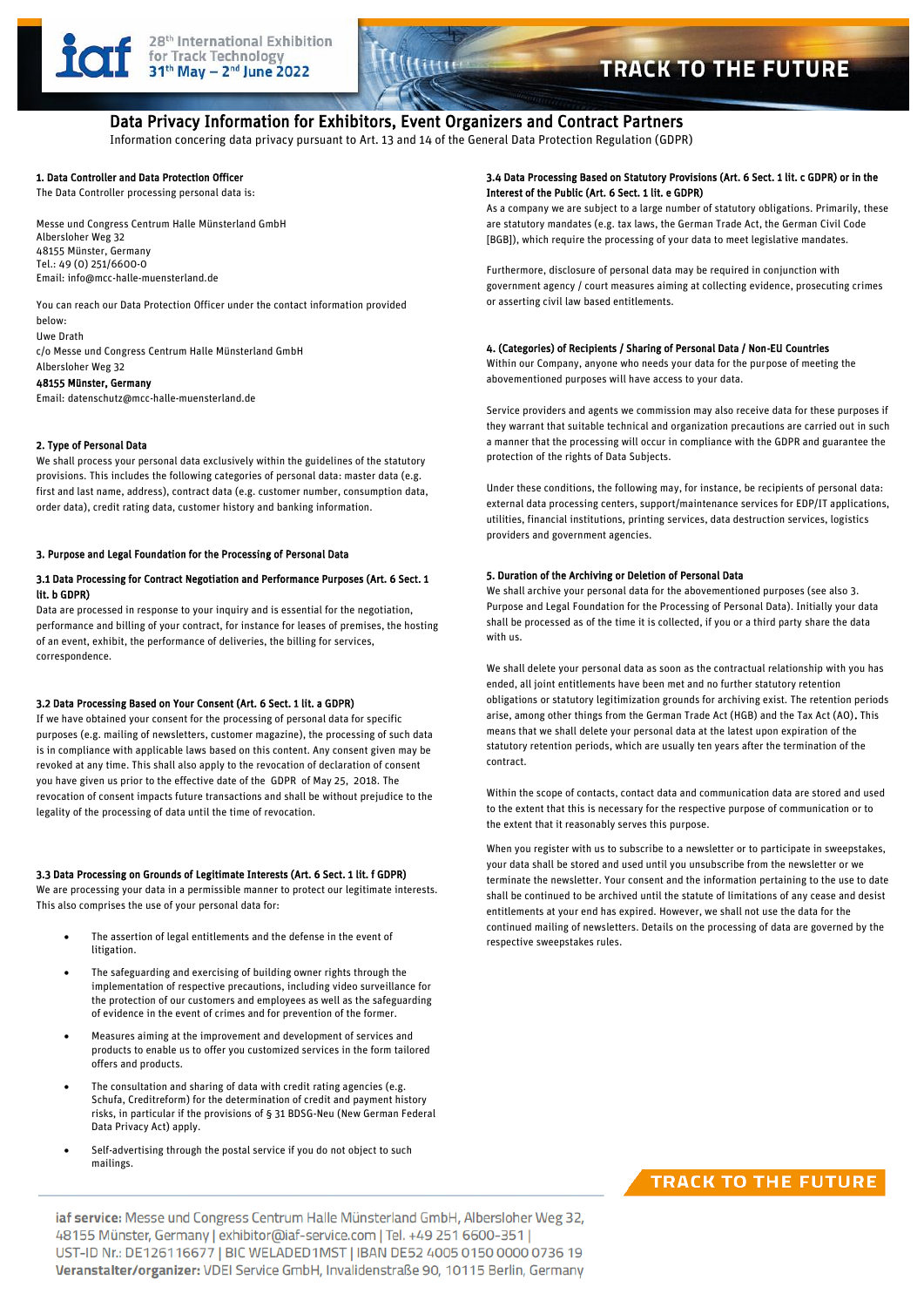

#### 6. Rights of Data Subjects / Your Rights

If you have questions or complaints affiliated with data privacy, kindly contact of Data Protection Officer (contact information provided above). Your rights comprise

- The right to rectification pursuant to Art 16 GDPR,
- The right to eradication pursuant to Art. 17 GDPR,
- The right to restrict the processing of data pursuant to Art. 18 GDPR.
- The right to object pursuant to Art. 21 GDPR as well as
- The right to data transferability pursuant to Art. 20 GDPR.

Moreover, you have the option to contact the competent regulatory agency (State Officer for Data Privacy and Freedom of Information of North Rhine Westphalia, Kavalleriestr. 2-4, 40213 Düsseldorf, Germany).

#### 6.1 Right to Object

If we process data to protect our legitimate interests (see 3.3 Data Processing on Grounds of Legitimate Interests), you have the option to at any time object to this processing for reasons arising from your specific situation.

If you file an objection, your personal data shall no longer be processed, unless we can document mandatory protection worthy grounds for processing the data that outweigh your interests, rights and liberties, or if the processing aims at the assertion, exercising or defense of legal entitlements.

We may also process your personal data to engage in direct advertising. If you do not want to receive advertising solicitations, you have the right to object to the sending of such advertising at any time.

This also comprises the right to object to the processing of data for advertising purposes.

You may address your objection to our customer service department (contact information provided above).

#### 6.2 Revocation Right in the Event of Consent

You may at any time revoke any consent to the processing of personal data you have extended to us (see 3.2 Data Processing Based on Your Consent). Please remember that this revocation will only impact future transactions. Processing that occurred prior to the revocation shall not be affected.

Please address your objection to our customer service department (contact information provided above).

#### 7. Provision of Personal Data

In conjunction with our business relationship you must provide the personal data that are necessary for the initiation and performance of the business relationship and the fulfillment of the affiliated contractual obligations or that we are mandated to collect as a matter of law. Without these data we shall not be able to execute the contract.

# 8. Automated Decisions

Automated decisions shall not be made as the basis or for the performance of a contract pursuant to Art. 22 GDPR. We also do not collect or process and likelihood or score ratings.

# 9. Data Sources

We process personal data we receive from our customers in conjunction with our business relationship.

If it should be necessary for the rendering of our services, we shall also process personal data that we obtain from publicly accessible sources, such as debtor directories, registers of deeds, trade and association registers, the media and the

Internet in a legally permissible manner. We also use personal data we receive from third parties, such as credit reporting agencies.

# 10. Modification Clause

Given that our data processing is subject to changes, we shall also update our Data Privacy Information from time to time.

\_\_\_\_\_\_\_\_\_\_\_\_\_\_\_\_\_\_\_\_\_\_\_\_\_\_\_\_\_\_\_\_\_\_\_\_\_\_\_\_\_\_\_\_\_\_\_\_\_\_\_\_\_\_\_\_\_\_\_\_\_\_\_\_\_\_\_\_\_\_\_\_\_\_\_\_\_\_\_\_\_\_\_\_\_\_\_ December 2021, Messe und Congress Centrum Halle Münsterland GmbH

# **TRACK TO THE FUTURE**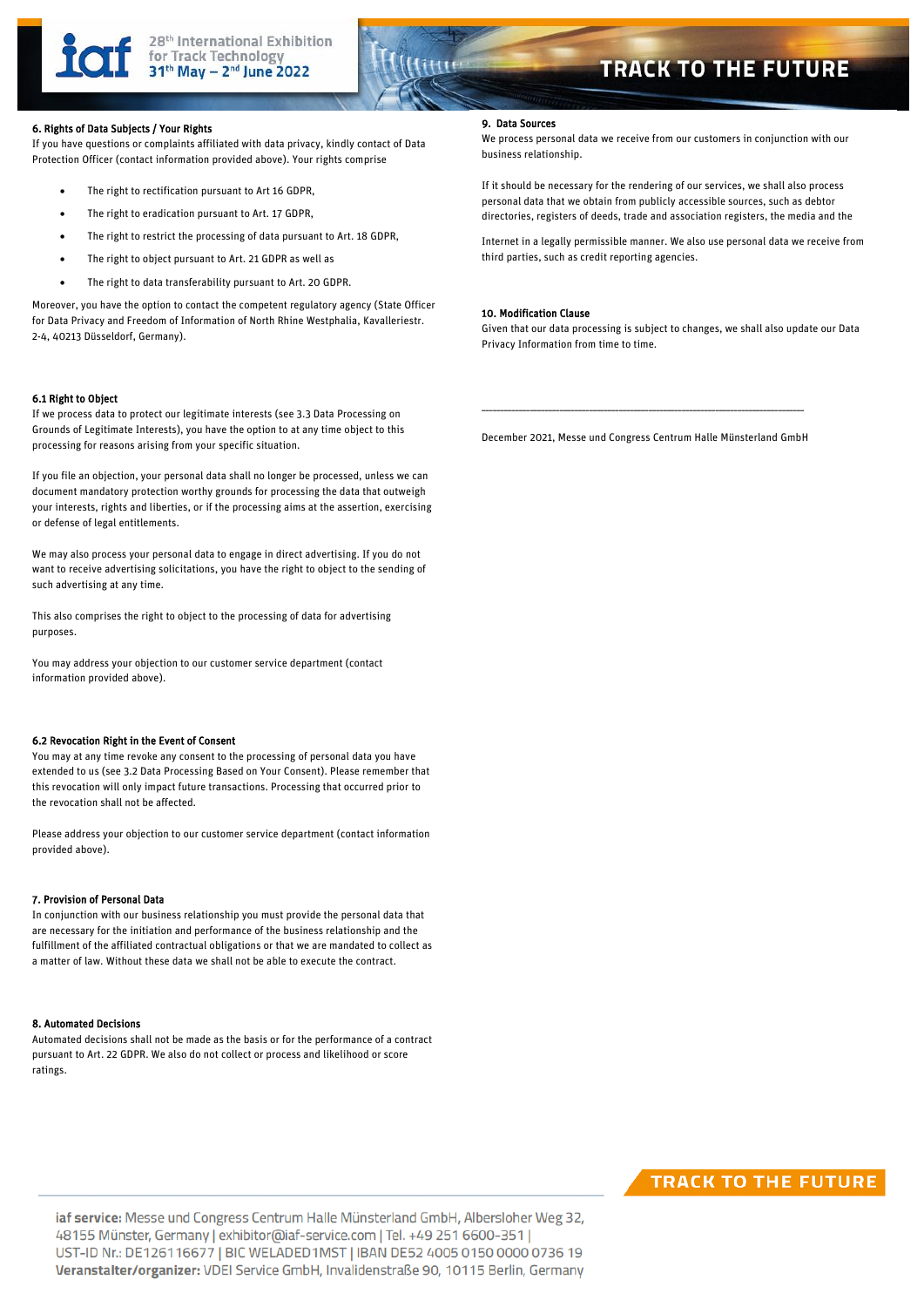# Special Data Privacy Information Pursuant to Art. 13 of the General Data Protection Regulation (GDPR)

In the following Data Privacy Information we will in particular brief you on the type, scope, purpose, duration and legal foundations of the processing of personal data, if we make decisions by ourselves or jointly with others with regard to the purposes and resources of processing. Moreover, we are also notifying you below on the third party components we use for the purpose of optimization and increase of the usage quality if third party data is processed self-accountably.

# General and Mandatory Information

# Data Controller

The data controller as defined in data privacy legislation is the:

Messe und Congress Centrum Halle Münsterland GmbH Albersloher Weg 32 48155 Münster Phone: 49 (0) 251/6600-0 Email: [info@mcc-halle-muensterland.de](javascript:linkTo_UnCryptMailto()

# Processing of Personal Data

To provide the functions and services of our digital offers it is necessary for us to collect personal data from you. Personal data are data that can be used to personally identify you. Below, we will explain which data of yours we collect, what it is needed for and what your rights are with regard to your data.

## Legal Foundation

We process personal data in compliance with the applicable data privacy provisions, in particular the GDPR and the new version of the German Federal Data Privacy Act (BDSG n.F.). We process data only on the basis of a statutory permission. When using our booking platforms we process personal data

- Only subject to your consent (Art. 6 Sect. 1 lit. a GDPR),
- To fulfill a contract to which you are a party, or upon your inquiry to perform pre-contractual activities (Art. 6 Sect. 1 lit. b GDPR),
- To fulfill a legal obligation (Art. 6 Sect. 1 lit. c GDPR) or
- If the processing of data is necessary to protect our legitimate interests or the legitimate interests of a third party unless your interests or constitutional rights and liberties that require the protection of personal data outweigh our interests (Art. 6 Sect. 1 lit. f GDPR).

#### Arching of Data

Unless the following information provides otherwise, your personal data will be deleted or blocked as soon as the consent to the processing of your data has been revoked by you or the purpose for processing the data no longer exists, unless the further archiving is necessary for evidentiary purposes or its deletion would be in conflict with statutory retention obligations.

#### Sharing of Data

Beyond the above, personal data shall not be shared without your express consent pursuant to Art. 6 Sect. 1 lit. a GDPR, unless

- A statutory obligation pursuant to Art. 6 Sect. 1 lit. c exists,
- It is mandated by law and pursuant to Art. 6 Sect. 1 lit. b GDPR for the processing of contractual relationships or
- If sharing pursuant to Art. 6 Sect. 1 lit. f GDPR is necessary to assert, exercise or defend legal entitlements and there is no reason to presume that you have a priority protection worthy interest in the non-sharing of your data.

#### Minors

Our services do not knowingly target minors under the age of 16. If you have not attained the defined age level, please do not use these services and do not share your personal data with us.

## Rights of Data Subjects

In conjunction with the applicable statutory provisions you are at any time entitled to

- Free information (Art. 15 GDPR) on your archived personal data, its origins and recipients as well as the purpose of data processing and
- If applicable, a right to rectification (Art. 16 GDPR),
- Eradication (Art. 17 GDPR),
- Blockage (Art. 18 GDPR) or
- Transfer (Art. 20 GDPR) of such data.

## Revocation of Granted Consent

You also have the right to revoke your data privacy declaration of consent (Art. 6 Sect. 1 lit. a GDPR) at any time (Art. 7 Sect. 3 GDPR). An information notice via email to us will suffice. The legality of the processing of data that occurs until such a revocation right is exercised is not affected by this.

# Objection to Processing

If you personal data is processed on the basis of legitimate interests pursuant to Art. 6 Sect. 1 S. 1 lit. f GDPR you have the right to object to the processing of your personal data pursuant to Art. 21 GDPR, if you have grounds arising from your special situation or if your objections targets direct advertising. In the latter case you have a general right to object that will be implemented by us without the provision of a special situation. If you intend to exercise your right to rescind or object, all you have to do is send us a pertinent email.

# Data Privacy Contact

If you have questions about the collection, processing or use of your personal data, concerning information, rectification, blockage or deletion of data, please contact our Data Privacy Officer:

> To the Data Privacy Officer of the Messe und Congress Centrum Halle Münsterland GmbH Albersloher Weg 32 48155 Münster Email: [datenschutz@mcc-halle-muensterland.de](javascript:linkTo_UnCryptMailto()

# Right to Complain with a Regulatory Agency

If you believe that the processing of your data violates data privacy legislation or that your data protection rights have been violated in any other way, you my file a complaint with the competent data protection agency (State Officer for Data Privacy and Freedom of Information North Rhine Westphalia, Kavalleriestr. 2-4, 40213 Düsseldorf, Germany).

# Changes to the Data Privacy Information

We reserve the right to update our data protection measures if this is necessary to accommodate the technical and legal developments. In these cases we shall also update our data privacy information accordingly. Hence, please observer the respective latest version of our Data Privacy Policy.

Most recent update: December 2021

# **TRACK TO THE FUTURE**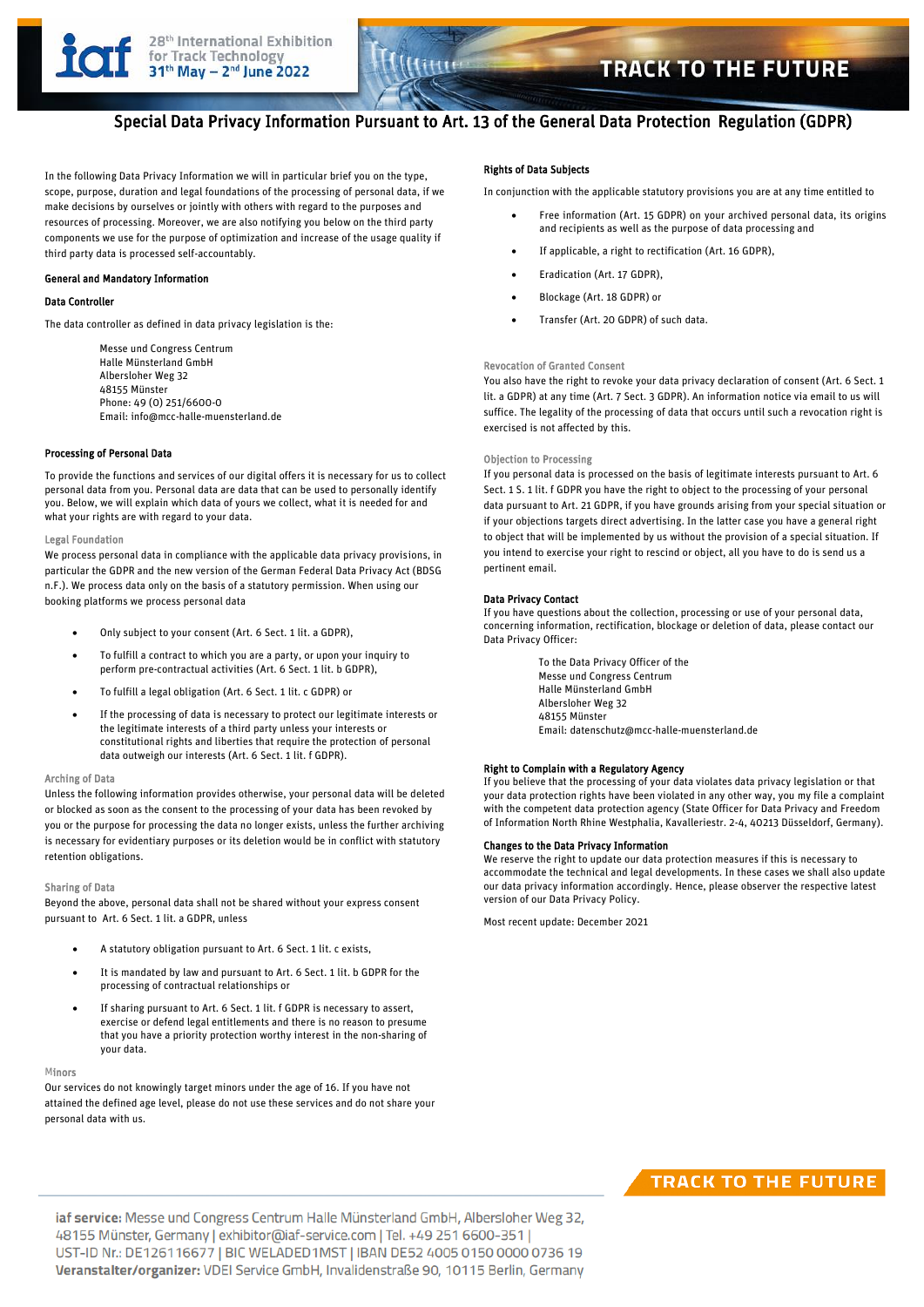#### Data Privacy Information for Our Booking Platforms

#### Booking Platform Usage Data

Every time a user accesses one of our booking platforms, we, or our webspace providers will collect data concerning this access to our portfolio (so-called server logfiles). Such access data includes: the name of the accessed website, date and time access was gained, the referrer URL (previously visited site), used web browser, IP address and the country where the inquiry originated. We utilize our webspace providers on the basis of a contract processing agreement pursuant to Art. 28 Sect. 3 GDPR.

Data are processed in compliance with Art. 6 Sect. 1 lit. f GDPR based on our legitimate interest in the stability and functionality of our website. Data are not shared or used for any other purposes. However, we reserve the right to retroactively check the server logfiles if concrete indications of illegal use should arise.

The recording of data for the provision of the booking platforms and the archiving of data in logfiles is absolutely necessary for the operation of the websites. Hence, the user does not have the option to object or contest.

As a rule, logfile data are stored for 30 days. Connection data are deleted immediately after the performance of the HTTP/S actuation.

#### Communication Channels

Inquiry via email or phone

When you contact us via email or phone, your inquiry as well as all personal data derived from the inquiry (name, request) will be stored and processed by us for the purpose of handling your matter. In this context, no data are shared with any third parties.

Such data are processed on the basis of Art. 6 Sect. 1 lit. b GDPR, provided your inquiry is related to the fulfillment of a contract or required for the performance of precontractual actions. In all other cases, the processing is based on your consent (Art. 6 Sect. 1 lit. a GDPR) and / or our legitimate interest (Art. 6 Sect. 1 lit. f GDPR), since we have a legitimate interest in the effective handling of inquiries addressed to us.

The data you transmit to us will remain in our possession until you ask us to delete them, revoke your consent to the archiving of such data or if the purpose of the data storage no longer exists (e.g. after the handling of your matter is complete). This shall be without prejudice to any mandatory statutory provisions, in particular statutory retention mandates.

#### Online Services

#### Exhibitor registration

Companies that want to participate in an event as exhibitors are required to submit an online registration and to create a user account on our registration platform for exhibitor passes. The purpose of creating a user account is to be able to retroactively upload a certificate if at the time of the event the verification of any COVID certificates should become necessary so that waiting times at the entrance to the event can be kept at a minimum.

For the reservation of any tradeshow services (leased furniture, booth setup, exhibitor passes, parking passes, etc.) registration with our Online-Service-Center is also necessary. For the personalization of reserved passes, registration with our Exhibitor-Service-Center is mandatory. You also have the option to invite visitors to the tradeshow via our Exhibitor-Service-Center.

Mandatory data is processed with the aim of being able to identify you as a participant of the event, to enter into and implement a contract concerning your participation with you and to be able to supply you with event-related information prior to, during and after the event, which is provided to allow you to optimally participate and to ensure that we can plan and warrant the smooth organization of all event details. The provision of voluntary data allows us to plan and implement the event so the interests of all are accommodated.

Data processing occurs upon request of the interested participants and is required for the listed purposes for the fulfillment of the participation contract and the precontractual activities pursuant to Art. 6 Sect. 1 S. 1 lit. b GDPR.

In accordance with the retention periods mandated by law, the data are stored pursuant to §§ 146 et seq. German Tax Code (AO) and/or § 257 German Trade Act (HGB) and deleted once the retention obligations have expired.

Moreover, in conjunction with the use of our registration and application functions and the use of our portals, the IP address and the time of the respective user action are archived. This archiving occurs on the basis of our legitimate interests (Art. 6 Sect. lit. f GDPR) in order to safeguard against misuse and any other unauthorized use. Principally, such data is not shared with third parties, unless a legal mandate pursuant to Art. 6 Sect. 1 lit. c GDPR for sharing exists or if the sharing is necessary to prosecute crimes. The duration of the storage of such data is restricted to the aforementioned purposes.

After the event, you may delete your user accounts, if desired, at any time. If you have canceled a user account, its data will be deleted with regard to the portal account, subject to mandates that require the retention of such data for trade law or tax law based reasons in compliance with Art. 6 Sect. 1 lit. c GDPR.

#### Visitor registration

Any visit to the event requires the creation of a dedicated user account that will be available to you for additional services and the reservation of additional tickets. After the event you may delete this account at any time if you wish.

The data entered in conjunction with the registration will be used to grant you access to the event on the designated days and they are processed on the basis of Art. 6 Sect. 1 lit. b GDPR (fulfillment of the contract and pre-contractual inquiries). The collected data can be determined during the registration while completing the entry screen.

Moreover, in conjunction with the use of our registration and application functions and the use of the portal, the IP address and the timing of the respective user action are stored. This archiving occurs on the basis of our legitimate interests (Art. 6 Sect. lit. f GDPR) in order to safeguard against misuse and any other unauthorized use. Principally, such data is not shared with third parties, unless a legal mandate pursuant to Art. 6 Sect. 1 lit. c GDPR for sharing exists or if the sharing is necessary to prosecute crimes. The duration of the storage of such data is restricted to the aforementioned purposes.

If you have canceled a user account, its data will be deleted with regard to the portal account, subject to mandates that require the retention of such data for trade law or tax law based reasons in compliance with Art. 6 Sect. 1 lit. c GDPR.

The personal data we collect for the event will be stored by us until all contractual matters have been concluded, but no longer than until 4 months have passed, unless statutory retention obligations pursuant to §§ §§ 146 et seq. German Tax Code (AO) and/or § 257 German Trade Act (HGB) are in conflict with this deletion.

#### Payment systems

To process payments, we work with the following partners: technical service providers, financial institutions, payment processing services.

Depending on the selected mode of payment, we share the data necessary for the processing of payment transactions with our technical service providers who are commissioned to handle transactions as part of a contract processing arrangements or to the designated financial institutions or the chosen payment service processor, if this is necessary to process the payment.

The objective of the above is the fulfillment of the contract pursuant to Art. 6 Sect. 1 S. 1 lit. b GDPR. In some cases, the payment processing services will collect the data required for the processing of payments directly, i.e. on their own websites or via a technical solution integrated into the order process. In these cases the data privacy policies of the respective payment processing service shall apply.

# **TRACK TO THE FUTURE**